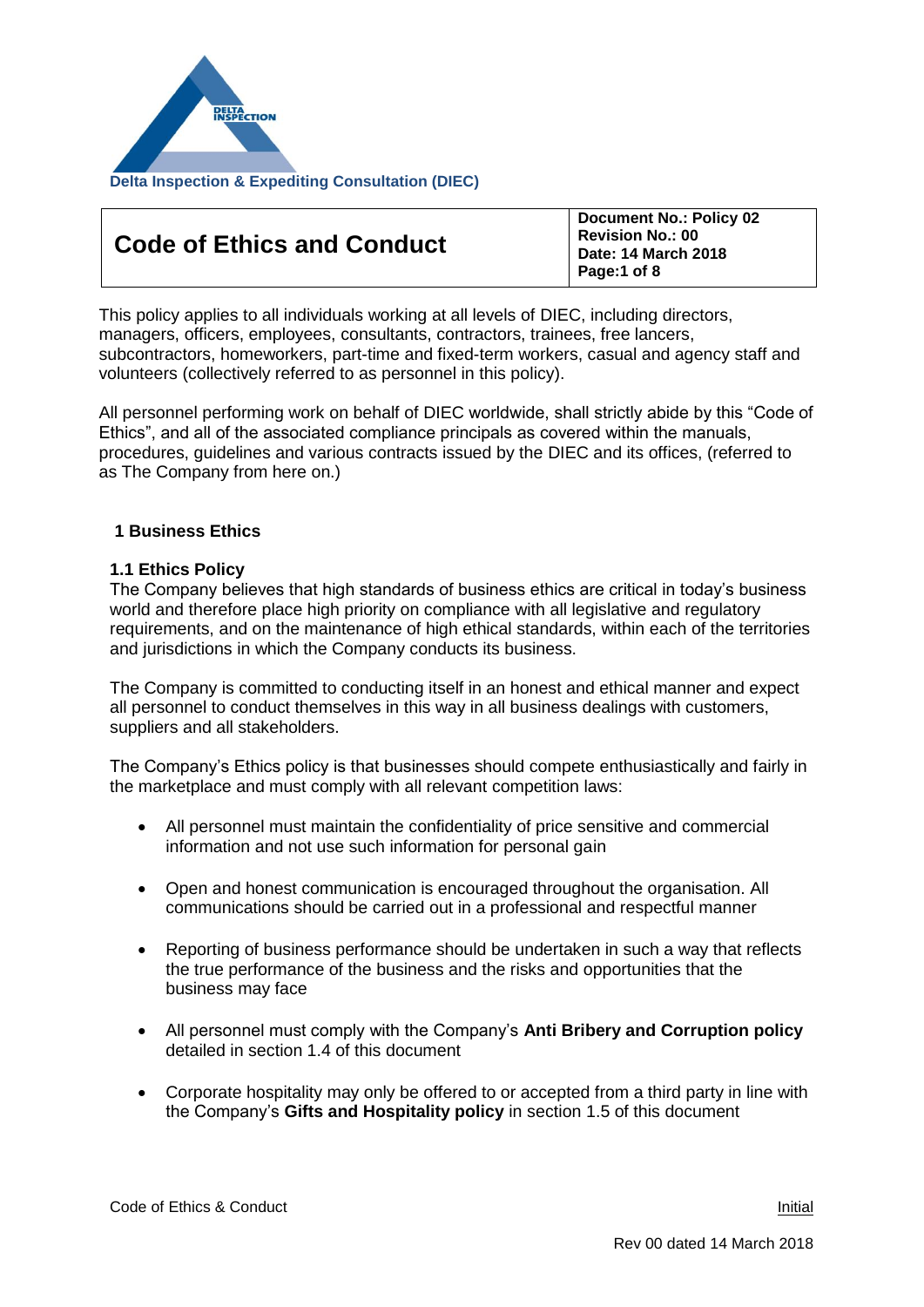

• The Company recognizes that it is important that all personnel feel confident that they may voice genuine concerns relating to possible business malpractice or breaches in ethical behavior to the appropriate management level. The Company's **Whistleblowing procedure** is detailed in section 1.6

The DIEC managing director has overall responsibility for ensuring compliance with the Company's Ethics policy. Divisional & Regional management are responsible for implementing and communicating this policy within their businesses units.

Against a background of evolving business and legal requirements, each business unit is expected to adapt their activities where necessary to comply with applicable laws and regulations and to be consistent with maintaining the Company's high standard of ethics.

found to be in breach of the Company's Ethics policy or any of the rules/guidance noted in this document will be subject to disciplinary action, up to and including termination of employment or cancellation of Contract.

The Company reserves the right to amend this policy from time to time, to ensure continuing compliance with the Company's legal obligations.

## **1.2 Security and Confidentiality**

You must not disclose any trade secrets or other information of a confidential nature relating to the Company, or any of its associated companies or their business or in respect of which the Company owes an obligation of confidence to any third party during or after your employment, except in the proper course of your employment or as required by law.

You must not remove any documents, tangible items or data which belong to the Company, or which contains any confidential information from the Company's premises at any time, without proper advance authorization.

You must return to the Company upon request, and, in any event, upon the termination of your employment, all documents and tangible items which belong to the Company or which contain or refer to any confidential information and which are in your possession or under your control.

You must, if requested by the Company, delete all confidential information from any reusable material and destroy all other documents and tangible items which contain or refer to any confidential information and which are in your possession or undertake your control.

### **1.3 Communication and Reporting**

All personnel are encouraged to discuss and share relevant business issues with their colleagues in an open an honest manner. Different views and opinions on business issues are encouraged as a means of identifying the most appropriate course of action. All communications, whether verbal, or written or by email should be professional and respectful. Managers are expected to make and communicate their decisions in a timely and professional manner.

**Code of Ethics & Conduct Initial** Reporting of business performance should be undertaken in such a way that it reflects the true performance of the business, risks and opportunities that the business may face.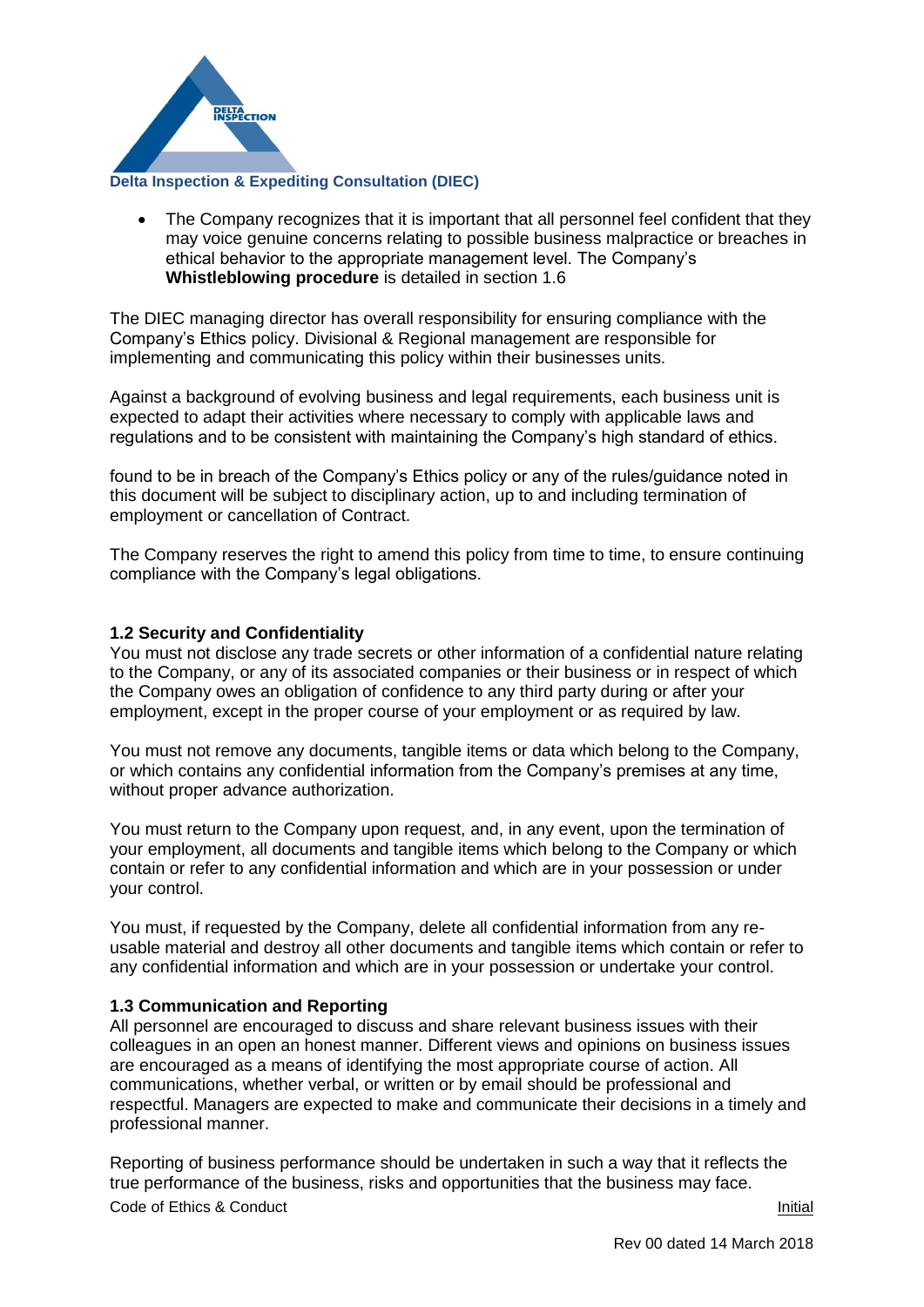

# **1.4 Anti Bribery and Corruption**

It is the Company's policy to maintain the highest level of ethical standards in the conduct of its business affairs with zero tolerance of bribery and corruption. This policy has been adopted by the Company's managing director and is to be communicated to everyone involved in the Company to ensure their commitment to it.

As part of your terms and conditions of employment you are required to comply with all applicable laws, regulations and sanctions relating to anti-bribery and anti-corruption.

Any breach of this clause shall be deemed an act of gross misconduct and will be subject to disciplinary action, up to and including termination of employment or cancellation of Contract.

# **1.4.1 Anti Bribery and Corruption Policy**

#### **DIEC prohibits:**

the offering, the giving, the solicitation or the acceptance of any bribe, whether in cash or any other form of inducement.

#### **to or from**

any person or company, wherever they are situated and whether they are a public official or body or private person or company.

## **By**

any individual employee, agent or other person or body acting on DIEC' behalf.

### **in order to**

gain any commercial, contractual or regulatory advantage for DIEC

#### **or in order to**

gain any personal advantage, pecuniary or otherwise, for the individual or anyone connected with the individual or for any other purpose

### **1.4.2 What is a bribe?**

A bribe is any offer, promise, giving, accepting or soliciting of a payment or benefit to a person intended as a reward or inducement to act contrary to the proper exercise of their duty, good faith or impartiality.

In the business world bribes are generally used to obtain, retain or direct business. This may involve sales processes, such as tendering and contracting, or it may involve the handling of administrative tasks such as licenses, customs, taxes or import/export matters. A bribe could be:

- the direct or indirect promise, offering, or authorization, of anything of value;
- the offer or receipt of any kickback, loan, fee, reward or other advantage; or
- the giving of aid, donations or voting designed to exert improper influence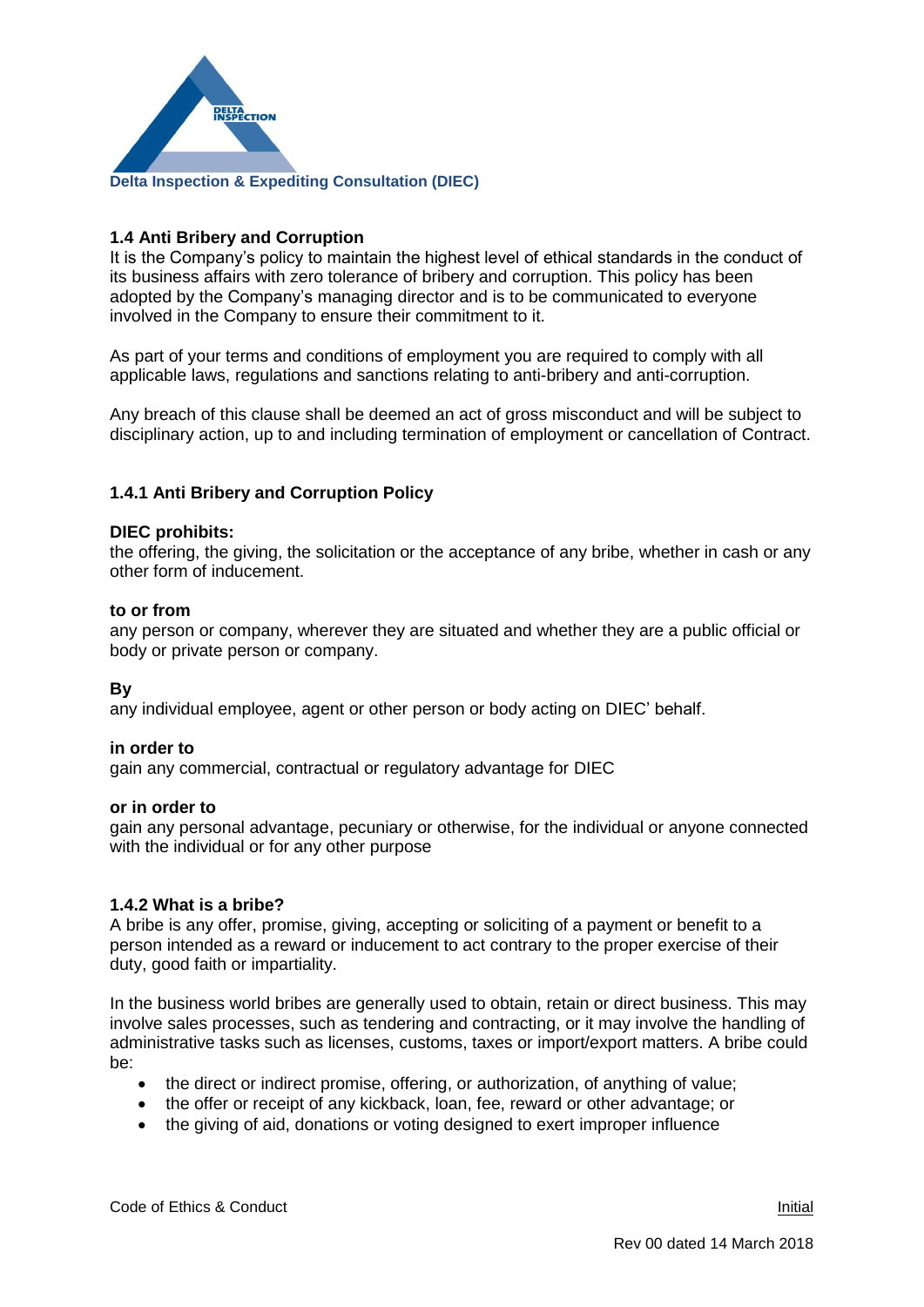

# **1.4.3 Facilitation Payments**

These are payments used by businesses or individuals to secure or expedite the performance of a routine or necessary action to which the payer has a legal or other entitlement e.g. to expedite a visa application. In many countries, it is customary business practice to make payments or gifts of small value to government officials in order to speed up or facilitate a routine action or process.

Such payments are bribes and as such are prohibited, except for medical or safety emergencies. Where this occurs, prior approval should be sought from DIEC general manager or, if not practicable, the payment should be made first and then a record of such payment should be kept and immediately reported to the DIEC general manager

# **1.4.4 The Law**

The local laws and legislation will apply to any and all instances of Bribery identified with the DIEC.

Since DIEC is a Dutch based company, the principle of the Dutch ''**Integriteitsbeleid''** are to be considered as applicable for all personnel within the DIEC group.

Bribery is a criminal offence and carries criminal penalties. Where a company is convicted of an offence the person who acted, the senior officer (if the person acted with the consent or connivance of the senior officer) and the company can all be punished. For an individual this can be up to 10 years imprisonment and an unlimited fine. For a company this can be an unlimited fine.

# **1.5 Gifts and Hospitality**

There are numbers of obligations on companies in respect of preventing bribery and corruption in business, and the Company takes these obligations very seriously. The giving of gifts and hospitality is a normal part of business. However the giving or receiving of gifts or hospitality could influence or be perceived to be capable of influencing a transaction and as such could be considered a bribe especially if they are lavish or inappropriate.

On no account should gifts be accepted that by their nature have the potential to cause reputational damage.

- **Gift**: any item, cash or goods or any service which is offered to an individual at no cost to them or at a cost which is less than its commercial value. Examples include cash, discounted goods, marketing material (e.g. stationery, calendars, mugs, etc) or perishable goods such as food and/or drink.
- **Hospitality**: any generous or material reception or entertainment offered to an individual at no cost to them or at a cost which is less than its commercial value. Examples include, but are not limited to; drinks receptions, dinner invitations or corporate Hospitality at sporting events.

# **1.5.1 Gifts and Hospitality Policy**

The Company acknowledges that the giving or receiving of Gifts and Hospitality can be a useful tool in building and maintaining business and client relationships.

**Code of Ethics & Conduct Initial**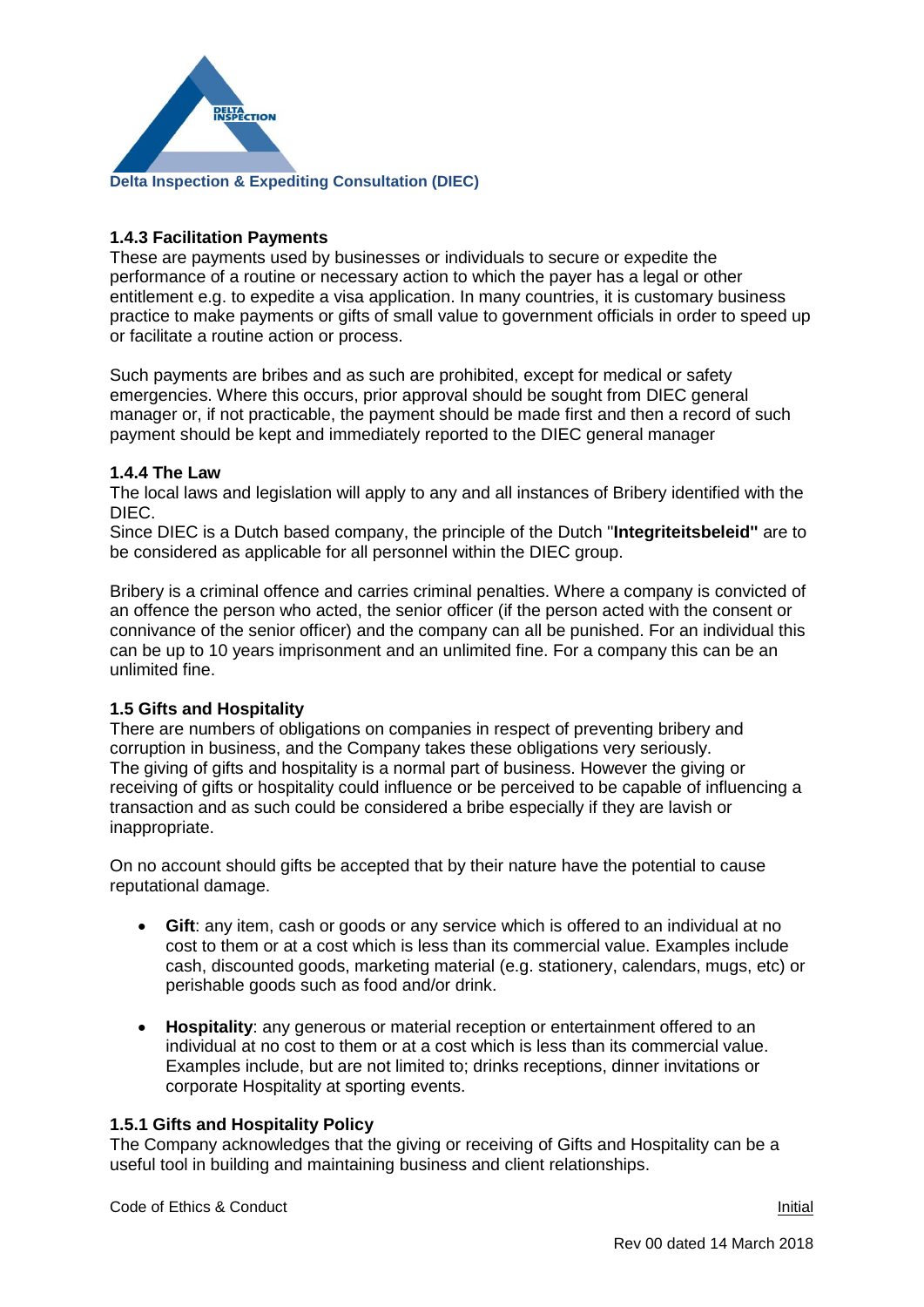

However, in some circumstances, it may give rise to a conflict of interest between an individual's personal enjoyment and professional responsibility. If the giving and receiving of Gifts and Hospitality is not handled in a prudent manner, the professional integrity of the Company, its personnel and management may be called into question and potential allegations of bribery, compromise or conflict of interest may arise.

The Company relies on the underlying principles of trust and confidence in order to prevent this from occurring in its organisation and it is imperative that these values are upheld by all personnel at all times.

This policy is intended to complement the Company's Anti-Bribery and Corruption policy and should be read in conjunction with section 1.4. Personnel should be aware that any breach of this policy may be regarded as an act of gross misconduct and may be subject to disciplinary action, up to and including termination of employment or cancellation of Contract. The aims of this policy are:

- To provide guidance and support to personnel who, in the course of their day to day work, either receive offers of or provide Gifts and Hospitality to others.
- To ensure that the business conduct of all personnel is appropriate to the nature of the Company's business and the environment in which we operate, and to avoid the potential for any perceived or real conflict of interest or allegation of compromise, bribery or corruption.
- To develop a clear reporting system for personnel who feel they may have a conflict of interest or concern regarding the giving or receiving of Gifts and/or Hospitality.
- To encourage a transparent and open culture within the Company, and to ensure that the Company's values of trust and confidence are upheld.

Each Manager has responsibility for ensuring the day to day operation of this policy and for maintaining the Gift and Hospitality Register which is located on the shared drive in the QA System section.

Individual personnel are personally responsible for reporting to their Manager any Gifts or Hospitality offered, either to them by a third party, or by them to a third party, and whether these have been accepted, declined or donated.

A list of examples of Gifts and Hospitality requiring your Manager authorization and/or to be recorded in the Gift and Hospitality Register is set out below.

| Gift/Hospitality received or<br>offered                                                   | <b>Authorisation acceptance</b><br>criteria        | <b>Record in Gift &amp;</b><br><b>Hospitality Register?</b> |
|-------------------------------------------------------------------------------------------|----------------------------------------------------|-------------------------------------------------------------|
| Gifts up to the value of $€100$                                                           | Acceptable                                         | <b>No</b>                                                   |
| Gifts over the value of $€100$                                                            | Acceptable with the<br>permission of your Manager. | Yes, even if declined                                       |
| Working lunch in our or at a<br>third party's office                                      | Acceptable                                         | <b>No</b>                                                   |
| Hospitality under the value<br>of €100 in one occurrence,<br>or up to the aggregate value | Acceptable                                         | <b>No</b>                                                   |

**Code of Ethics & Conduct Initial**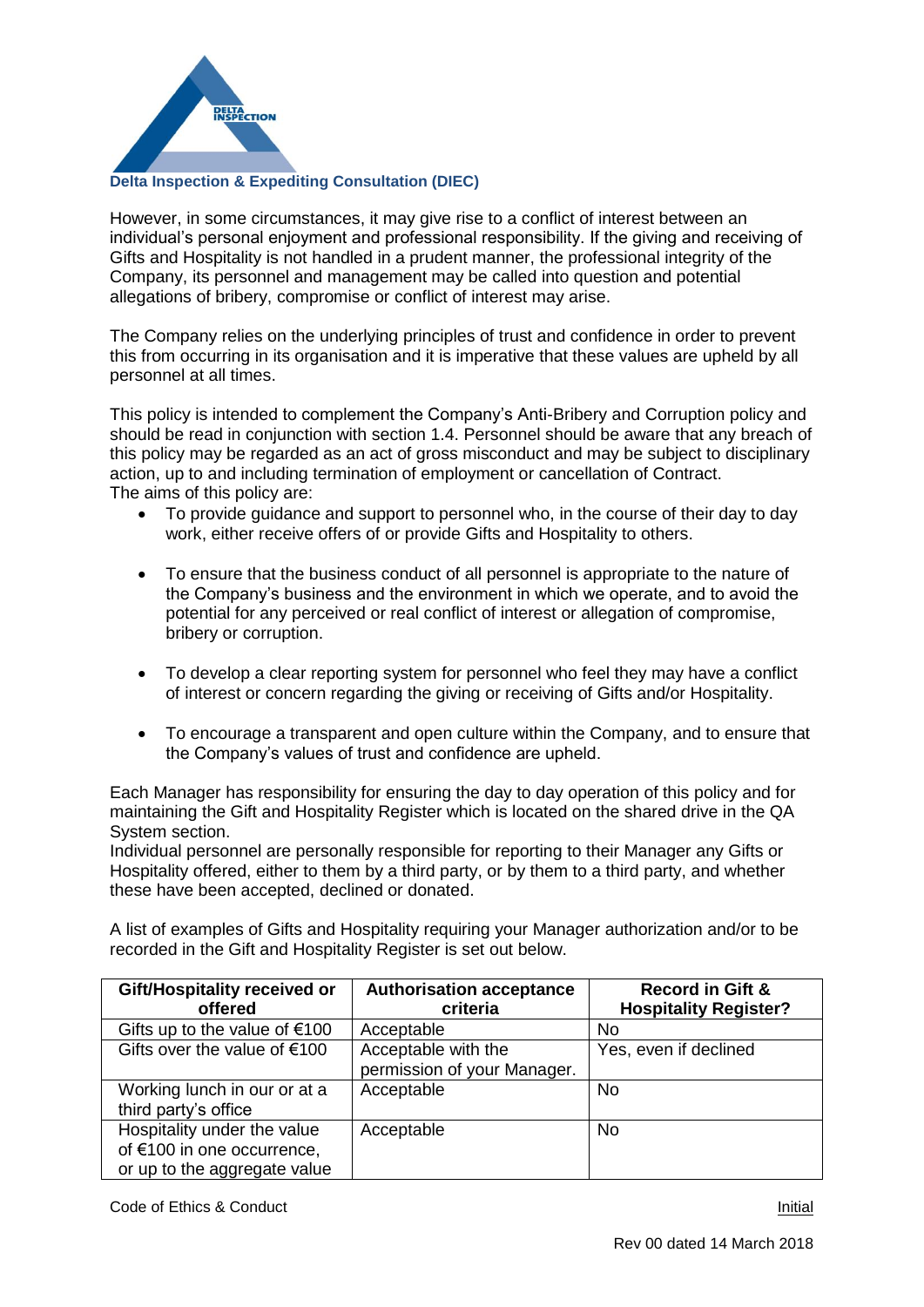

# **Delta Inspection & Expediting Consultation (DIEC)**

| of $€500$ in a 12 month       |                             |                       |
|-------------------------------|-----------------------------|-----------------------|
| period.                       |                             |                       |
| Hospitality over the value of | Acceptable with the         | Yes, even if declined |
| €100 in one occurrence, or    | permission of your Manager. |                       |
| over an aggregate value of    |                             |                       |
| €500 in a 12 month period.    |                             |                       |

# **1.5.2 Receiving Gifts & Hospitality**

## **Gifts**

In order to promote the Company's values of trust, confidence and transparency, Gifts believed to be over €250 in value should generally be declined and reported to your Manager. In circumstances where declining a Gift is likely to cause major offence the Gift may be accepted, with the permission of the Global Compliance Manager and then donated to a charity of the Company's choice. Details of the Gift, its estimated value, its donor and the charity to which the Gift has been donated to, should be recorded in the Gift and Hospitality Register.

Where it is impractical to decline or return a perishable Gift, or to donate it to charity, the perishable Gift may, at the discretion of your Manager be opened and shared or raffled with personnel at a suitable gathering (for example at Christmas party or personnel celebration). Personnel are not permitted to retain or use such Gifts solely for their own use. Personal distribution of such Gifts to others by DIEC personnel is not permitted. Again, in these circumstances, details of the Gift, its estimated value, its donor and how the Gift was used, should be recorded in the Gift and Hospitality Register.

# **Hospitality**

The Company acknowledges that in some circumstances, it may be appropriate for personnel to accept Hospitality from customers, suppliers or contacts, in the normal course of business. Personnel are required to use their judgment when accepting Hospitality from third parties and to consider the appropriateness and frequency of the Hospitality to ensure that it is reasonable and can be justified.

It is important that personnel are aware that if the purpose of accepting a Gift or Hospitality, regardless of value, is to make the recipient feel obliged, or could be viewed as intending to make the recipient feel obliged to start or continue a commercial relationship, it will be in contravention of this policy. Personnel should not accept Gifts or Hospitality of any kind from a third party which might reasonably be seen to compromise their personal judgment or integrity, or which may reasonably be regarded as a bribe or cause a conflict of interest.

# **1.5.3 Giving Gifts and Hospitality**

As well as receiving Gifts and Hospitality, some personnel in the course of their work will be required at some point to offer Gifts and Hospitality to third parties, including customers and suppliers, to maintain good business relations and to retain and obtain business.

Personnel should provide their Manager with details of the Gift or Hospitality to be offered, as well as its value, who it is being offered to and the reason for offering it. The Manager will then inform the individual whether it will be acceptable to make such an offer of a Gift or Hospitality to a third party.

Code of Ethics & Conduct Initial Initial Initial Initial Initial Initial Initial Initial Initial Initial Initial Initial Initial Initial Initial Initial Initial Initial Initial Initial Initial Initial Initial Initial Initi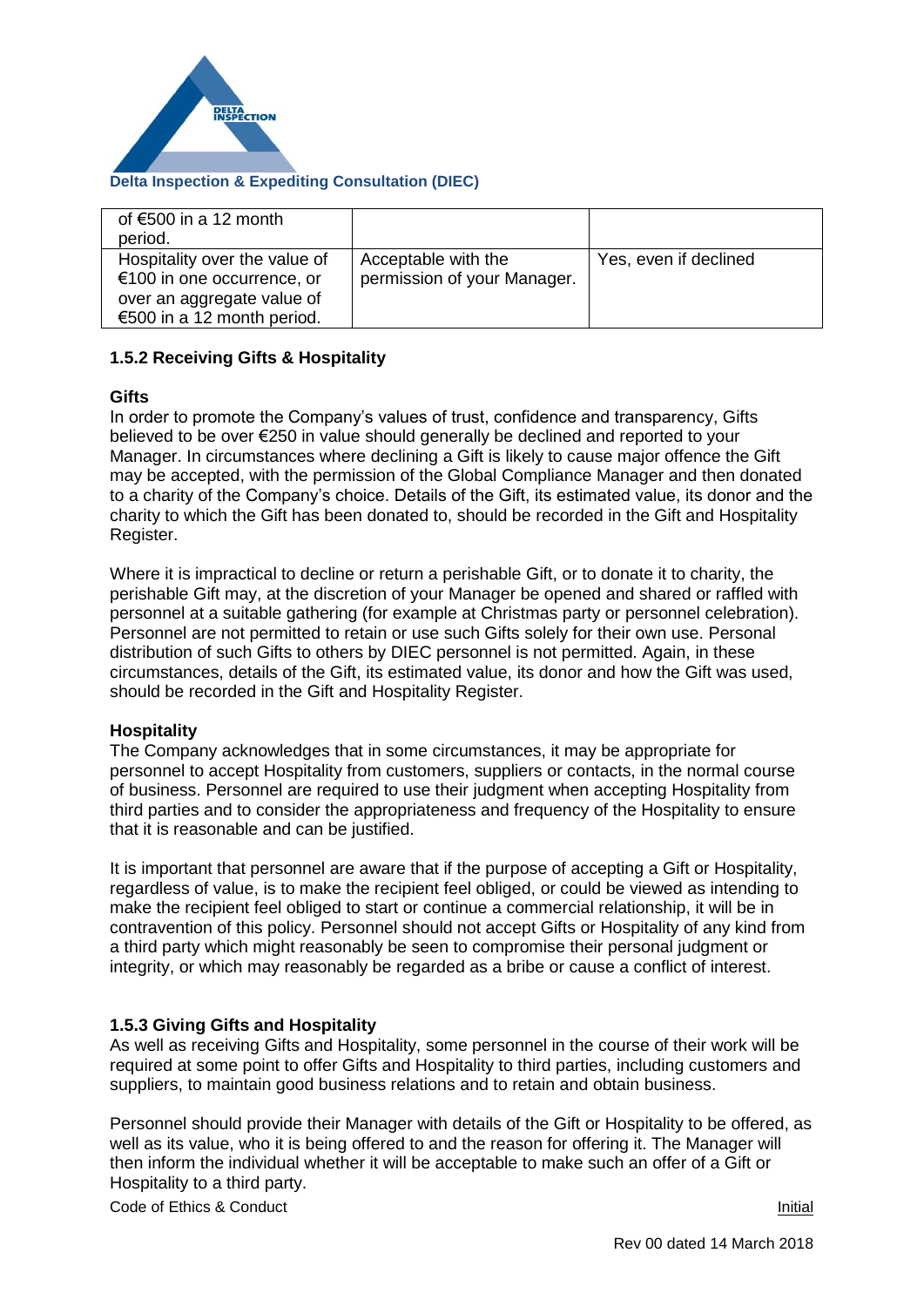

If the purpose of offering a Gift or Hospitality is to make the recipient feel obliged, or could be viewed as intending to make the recipient feel obliged, to start or continue a commercial relationship, it will be in contravention of this policy.

under no circumstances may Personnel offer gifts or donations to political organizations.

# **1.5.4 Reporting**

DIEC manager is the main point of contact for personnel to report offers of Gifts or Hospitality from third parties, or to seek advice on whether or not the offer of a Gift or Hospitality by personnel to third parties or receipt of Gifts or Hospitality by personnel from a third party is acceptable and in accordance with the terms of this policy.

If a member of DIEC personnel has any doubts as to whether or not the offering or accepting of Gifts or Hospitality would be deemed unacceptable, he/she should consider the following:

- The reason for the Gift or Hospitality being offered.
- How accepting the Gift or Hospitality would appear to other people.
- Whether or not they would feel obliged to reciprocate.
- If accepting the Gift or Hospitality would affect or appear to affect their judgment.
- Whether any effort is being made to conceal the Gift or Hospitality.

If any doubts remain after answering the above questions, personnel should consult DIEC manager to seek guidance on the matter.

Personnel are reminded that failure to record any Gifts or Hospitality, where such recording is necessary, or failure to report any breach of this policy by any other personnel member will be in breach of the terms of this policy, may be regarded as an act of gross misconduct and may be subject to disciplinary action, up to and including termination of employment or cancellation of Contract.

### **1.6 Whistle Blowing Procedure**

The Company is proud of the high standards of honesty and integrity that they demonstrate on a daily basis. Therefore if any member of personnel witnesses a wrong doing by the Company that would lower the levels of honesty and integrity expected of the Company please report this to DIEC manager.

A whistleblower as defined in this policy is personnel of the Company who reports an activity that he/she considers being illegal or dishonest to one or more of the parties specified in this policy. The whistleblower is not responsible for investigating the activity or for determining fault or corrective measures; appropriate management officials are charged with these responsibilities.

If any member of DIEC personnel has knowledge or a concern of illegal, dishonest or fraudulent activity, the individual is to contact DIEC manager. The personnel must exercise sound judgment to avoid baseless allegations. Any DIEC personnel who intentionally files a false report of wrongdoing will be subject to disciplinary action up to and including termination of employment.